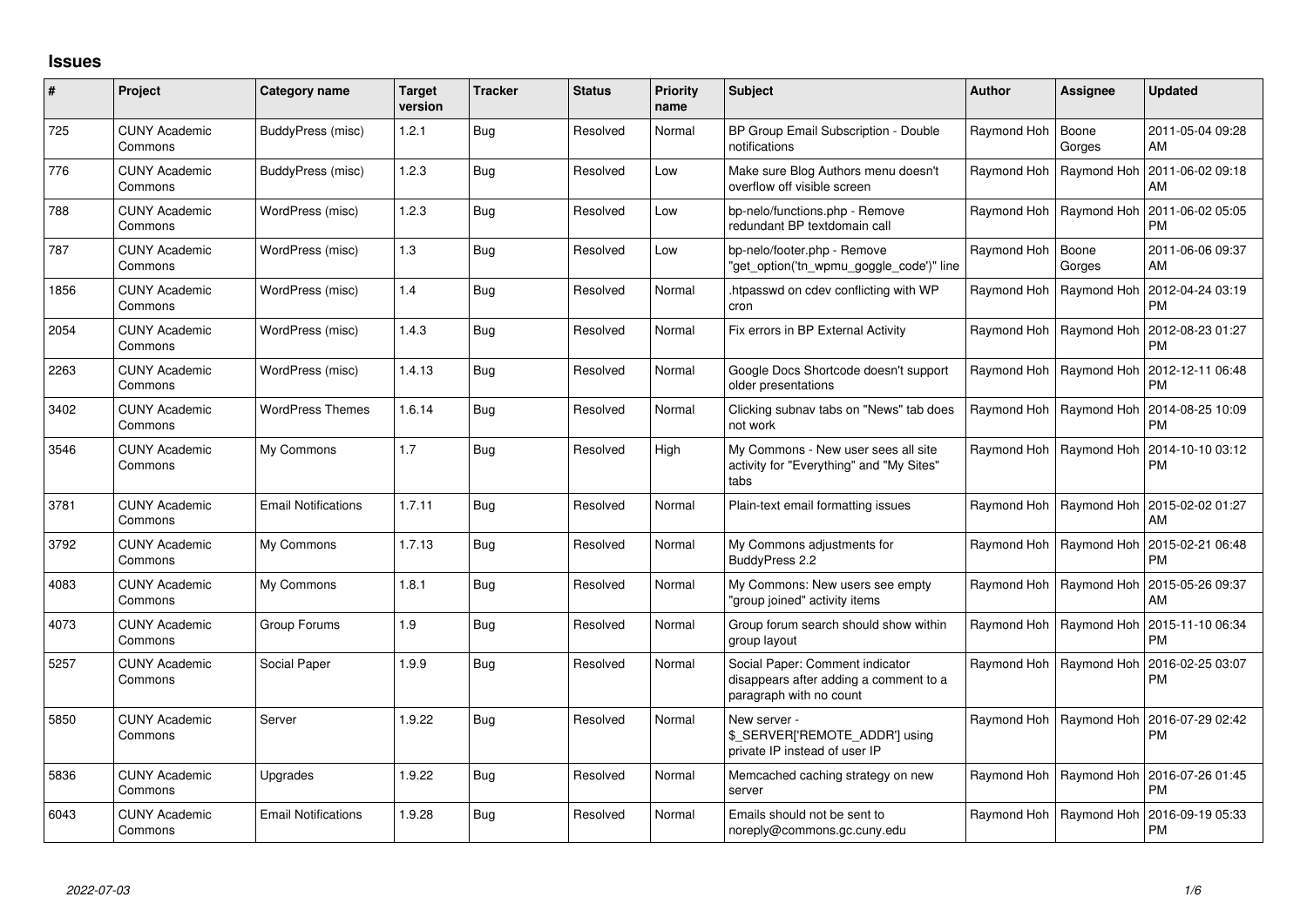| #     | Project                         | <b>Category name</b>       | <b>Target</b><br>version | <b>Tracker</b> | <b>Status</b> | <b>Priority</b><br>name | <b>Subject</b>                                                            | <b>Author</b>              | <b>Assignee</b>           | <b>Updated</b>                |
|-------|---------------------------------|----------------------------|--------------------------|----------------|---------------|-------------------------|---------------------------------------------------------------------------|----------------------------|---------------------------|-------------------------------|
| 4985  | <b>CUNY Academic</b><br>Commons | ZenDesk                    | 1.9.32                   | Bug            | Resolved      | Normal                  | ZenDesk Feedback Tab is being<br>deprecated                               | Raymond Hoh                | Raymond Hoh               | 2016-11-01 10:20<br>AM        |
| 5313  | <b>CUNY Academic</b><br>Commons | <b>Email Notifications</b> | 1.10                     | Bug            | Resolved      | High                    | Migrate over to BuddyPress 2.5 Emails                                     | Raymond Hoh                | Raymond Hoh               | 2016-05-31 11:29<br>AM        |
| 5652  | <b>CUNY Academic</b><br>Commons | <b>Email Notifications</b> | 1.10                     | <b>Bug</b>     | Resolved      | Normal                  | BP Email - Multiple Forum Post email<br>doesn't show content              | Raymond Hoh                | Raymond Hoh               | 2016-06-27 04:14<br><b>PM</b> |
| 3780  | CUNY Academic<br>Commons        | WordPress (misc)           | 1.10                     | Bug            | Resolved      | Normal                  | wp-login.php template styling                                             | Raymond Hoh                | Raymond Hoh               | 2016-08-24 06:30<br>AM        |
| 7217  | <b>CUNY Academic</b><br>Commons | Events                     | 1.10.6                   | <b>Bug</b>     | Resolved      | Normal                  | BP Event Organiser issues with WP 4.7<br>and Shortcake                    | Raymond Hoh   Raymond Hoh  |                           | 2016-12-21 11:57<br><b>PM</b> |
| 7815  | <b>CUNY Academic</b><br>Commons | Reply By Email             | 1.10.14                  | Bug            | Resolved      | Normal                  | RBE "Connect" button hangs                                                | Raymond Hoh                | Raymond Hoh               | 2017-03-21 12:59<br><b>PM</b> |
| 8000  | <b>CUNY Academic</b><br>Commons | Reply By Email             | 1.10.17                  | <b>Bug</b>     | Resolved      | Normal                  | Issues with RBE email sent date                                           | Raymond Hoh                | Raymond Hoh               | 2017-04-20 10:32<br><b>PM</b> |
| 5975  | <b>CUNY Academic</b><br>Commons | <b>WordPress Plugins</b>   | 1.11                     | Bug            | Resolved      | Normal                  | Audit all mail plugins on the Commons                                     | Raymond Hoh   Daniel Jones |                           | 2016-12-13 08:57<br><b>PM</b> |
| 8891  | <b>CUNY Academic</b><br>Commons | Reply By Email             | 1.12.1                   | Design/UX      | Resolved      | Normal                  | Usability improvements for RBE Forum<br>Attachments                       |                            | Raymond Hoh   Raymond Hoh | 2017-11-13 06:07<br><b>PM</b> |
| 9011  | <b>CUNY Academic</b><br>Commons | My Commons                 | 1.12.6                   | Bug            | Resolved      | Normal                  | My Commons - Fix "About My Commons"<br>link                               | Raymond Hoh                | Raymond Hoh               | 2018-01-09 11:13<br>AM        |
| 9066  | <b>CUNY Academic</b><br>Commons | Reply By Email             | 1.12.6                   | Bug            | Resolved      | Normal                  | RBE error email not firing for new topics<br>when attachment is too large | Raymond Hoh                | Raymond Hoh               | 2018-01-08 04:49<br><b>PM</b> |
| 9203  | <b>CUNY Academic</b><br>Commons | Events                     | 1.12.8                   | <b>Bug</b>     | Resolved      | Normal                  | Filters on the "My Events > Calendar"<br>page no longer display           | Raymond Hoh                | Boone<br>Gorges           | 2018-02-12 09:40<br><b>PM</b> |
| 9202  | <b>CUNY Academic</b><br>Commons | Reply By Email             | 1.12.8                   | Bug            | Resolved      | Normal                  | Attachment error emails missing topic<br>name                             | Raymond Hoh                | Raymond Hoh               | 2018-02-13 10:49<br>AM        |
| 9177  | <b>CUNY Academic</b><br>Commons | Social Paper               | 1.12.8                   | Bug            | Resolved      | Normal                  | Social Paper directory not showing any<br>papers                          | Raymond Hoh                | Raymond Hoh               | 2018-02-13 01:10<br><b>PM</b> |
| 9486  | <b>CUNY Academic</b><br>Commons | Group Forums               | 1.12.11                  | <b>Bug</b>     | Resolved      | Normal                  | Revision logs show up when quoting a full<br>forum post                   | Raymond Hoh                | Raymond Hoh               | 2018-03-27 12:49<br><b>PM</b> |
| 9810  | <b>CUNY Academic</b><br>Commons | <b>WordPress Plugins</b>   | 1.13.2                   | Bug            | Resolved      | Normal                  | Yoast SEO doesn't support the Guest<br>Authors feature of Co-Authors Plus |                            | Raymond Hoh   Raymond Hoh | 2018-05-22 11:56<br>AM        |
| 10564 | <b>CUNY Academic</b><br>Commons | <b>WordPress Plugins</b>   | 1.14.1                   | <b>Bug</b>     | Resolved      | Normal                  | PHP 7.2 Incompatibility Problems                                          |                            | Raymond Hoh   Raymond Hoh | 2018-11-19 10:06<br>AM        |
| 11083 | <b>CUNY Academic</b><br>Commons | BuddyPress (misc)          | 1.14.6                   | Bug            | Resolved      | Normal                  | "My Settings > Export Data" page is blank                                 | Raymond Hoh                | Raymond Hoh               | 2019-02-12 12:08<br><b>PM</b> |
| 11164 | <b>CUNY Academic</b><br>Commons | Spam/Spam<br>Prevention    | 1.14.7                   | <b>Bug</b>     | Resolved      | Normal                  | Anonymous blog comments are empty                                         | Raymond Hoh                | Raymond Hoh               | 2019-02-26 02:04<br>PM        |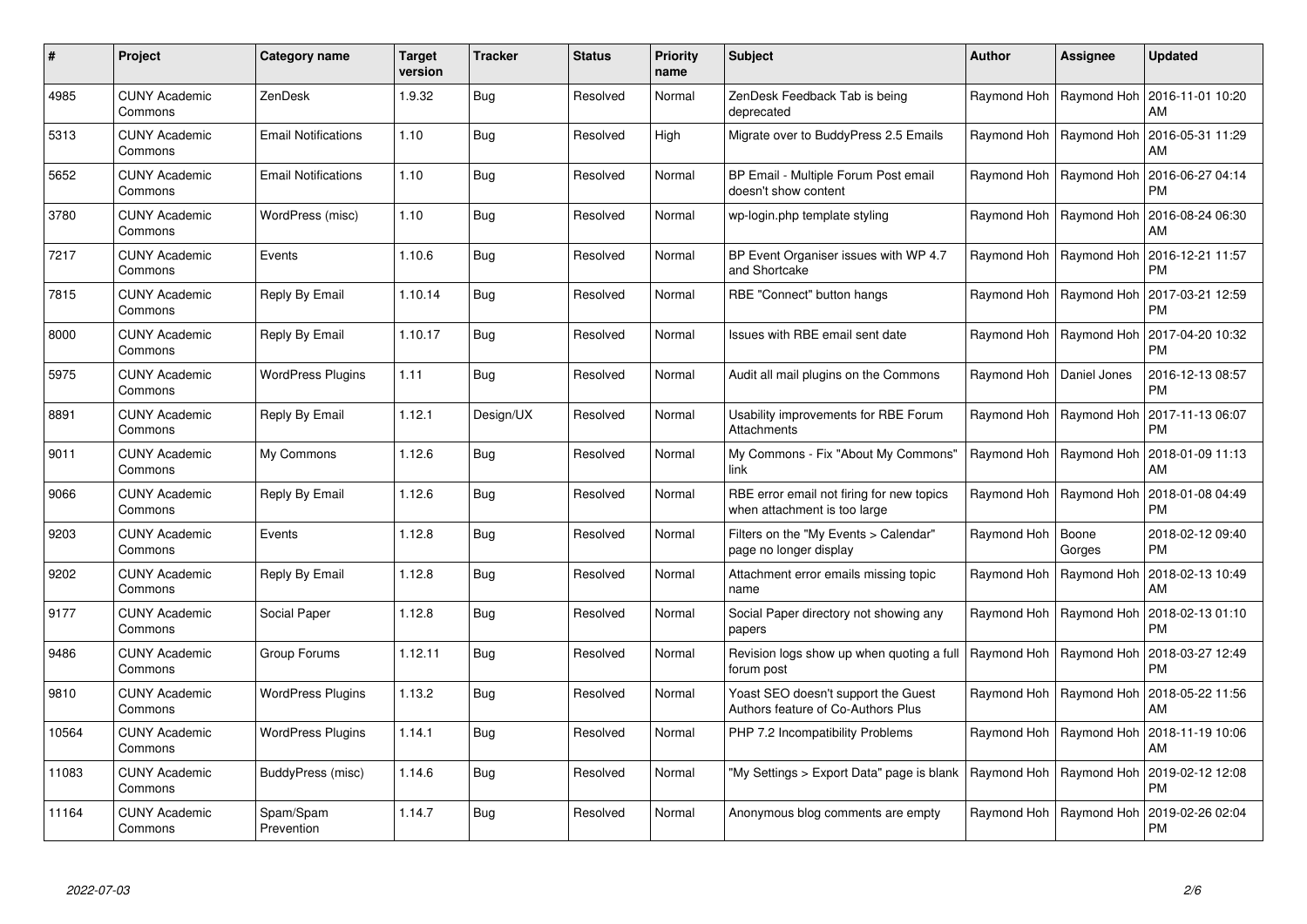| #     | Project                         | Category name                  | Target<br>version | <b>Tracker</b> | <b>Status</b> | <b>Priority</b><br>name | <b>Subject</b>                                                                | <b>Author</b>           | Assignee                  | <b>Updated</b>                |
|-------|---------------------------------|--------------------------------|-------------------|----------------|---------------|-------------------------|-------------------------------------------------------------------------------|-------------------------|---------------------------|-------------------------------|
| 11250 | <b>CUNY Academic</b><br>Commons | WordPress (misc)               | 1.14.11           | Feature        | Resolved      | Normal                  | Update assets needed for GCDI site                                            |                         | Raymond Hoh   Raymond Hoh | 2019-04-23 09:27<br>AM        |
| 11297 | <b>CUNY Academic</b><br>Commons | WordPress (misc)               | 1.14.11           | <b>Bug</b>     | Resolved      | Normal                  | Two versions of the same plugin and<br>theme exist                            | Raymond Hoh             | Boone<br>Gorges           | 2019-04-23 10:44<br>AM        |
| 10421 | <b>CUNY Academic</b><br>Commons | Meta                           | 1.15              | Feature        | Resolved      | Normal                  | Creative Commons license needs to be<br>updated?                              | Raymond Hoh   Matt Gold |                           | 2019-05-07 02:30<br><b>PM</b> |
| 11335 | <b>CUNY Academic</b><br>Commons | <b>WordPress Plugins</b>       | 1.15              | <b>Bug</b>     | Resolved      | Normal                  | Add mobile responsive styles for Creative<br>Commons license popup            |                         | Raymond Hoh   Raymond Hoh | 2019-04-16 02:21<br><b>PM</b> |
| 11891 | <b>CUNY Academic</b><br>Commons | Events                         | 1.15.10           | Bug            | Resolved      | Normal                  | Private group calendar iCal URLs should<br>be accessible without logging in   |                         | Raymond Hoh   Raymond Hoh | 2019-09-24 11:09<br>AM        |
| 11855 | <b>CUNY Academic</b><br>Commons | WordPress (misc)               | 1.15.10           | Bug            | Resolved      | Normal                  | 'More Privacy Options" message not<br>showing on login page                   |                         | Raymond Hoh   Raymond Hoh | 2019-09-24 11:09<br>AM        |
| 11998 | <b>CUNY Academic</b><br>Commons | <b>Email Notifications</b>     | 1.15.12           | <b>Bug</b>     | Resolved      | Normal                  | Groupblog post emails can potentially<br>contain the wrong content            |                         | Raymond Hoh   Raymond Hoh | 2019-10-22 11:54<br>AM        |
| 12240 | <b>CUNY Academic</b><br>Commons | <b>WordPress Plugins</b>       | 1.16.3            | Bug            | Resolved      | Normal                  | wp-ms-request-membership not added<br>properly as a git submodule             |                         | Raymond Hoh   Raymond Hoh | 2019-12-27 01:05<br><b>PM</b> |
| 12594 | <b>CUNY Academic</b><br>Commons | <b>WordPress Plugins</b>       | 1.16.9            | <b>Bug</b>     | Resolved      | Normal                  | Remove Backtype Connect plugin                                                |                         | Raymond Hoh   Raymond Hoh | 2020-04-14 11:20<br>AM        |
| 12606 | <b>CUNY Academic</b><br>Commons | <b>WordPress Plugins</b>       | 1.16.9            | Bug            | Resolved      | Normal                  | Disable PHP sessions for Custom<br>Sidebars plugin                            |                         | Raymond Hoh   Raymond Hoh | 2020-04-14 11:20<br>AM        |
| 12654 | <b>CUNY Academic</b><br>Commons | <b>WordPress Plugins</b>       | 1.16.9            | Feature        | Resolved      | Normal                  | Update Google Docs Shortcode to v0.5                                          |                         | Raymond Hoh   Raymond Hoh | 2020-04-14 11:20<br>AM        |
| 12850 | <b>CUNY Academic</b><br>Commons | <b>WordPress Plugins</b>       | 1.16.14           | <b>Bug</b>     | Resolved      | Normal                  | Event Tickets plugin calls<br>wp cache flush() after every ticket<br>addition |                         | Raymond Hoh   Raymond Hoh | 2020-06-09 11:56<br>AM        |
| 13000 | <b>CUNY Academic</b><br>Commons | Accessibility                  | 1.17.0            | Feature        | Resolved      | Normal                  | New accessible email subscriptions panel                                      |                         | Raymond Hoh   Raymond Hoh | 2020-07-28 11:09<br>AM        |
| 12551 | <b>CUNY Academic</b><br>Commons | WordPress (misc)               | 1.17.0            | <b>Bug</b>     | Resolved      | Normal                  | Preparing for PHP 7.4                                                         | Raymond Hoh             |                           | 2020-07-14 01:13<br><b>PM</b> |
| 13332 | <b>CUNY Academic</b><br>Commons | Reply By Email                 | 1.17.4            | Bug            | Resolved      | Normal                  | 'Reply-To' email header can be corrupted<br>in WordPress 5.5                  |                         | Raymond Hoh   Raymond Hoh | 2020-09-22 12:08<br><b>PM</b> |
| 13497 | <b>CUNY Academic</b><br>Commons | Internal Tools and<br>Workflow | 1.17.6            | <b>Bug</b>     | Resolved      | Normal                  | Remove Elemental theme cache files                                            |                         | Raymond Hoh   Raymond Hoh | 2020-10-27 11:00<br>AM        |
| 13455 | <b>CUNY Academic</b><br>Commons | Domain Mapping                 | 1.18.0            | <b>Bug</b>     | Resolved      | Normal                  | Switch from WPMU Domain Mapping to<br>Mercator                                |                         | Raymond Hoh   Raymond Hoh | 2020-12-08 11:18<br>AM        |
| 13721 | <b>CUNY Academic</b><br>Commons | <b>WordPress Plugins</b>       | 1.18.1            | Bug            | Resolved      | Normal                  | Update Contact Form 7                                                         |                         | Raymond Hoh   Raymond Hoh | 2020-12-17 08:41<br><b>PM</b> |
| 13859 | <b>CUNY Academic</b><br>Commons | BuddyPress (misc)              | 1.18.3            | Bug            | Resolved      | Normal                  | Reset current blog in BP MPO Activity<br>Filter plugin                        |                         | Raymond Hoh   Raymond Hoh | 2021-01-26 04:43<br><b>PM</b> |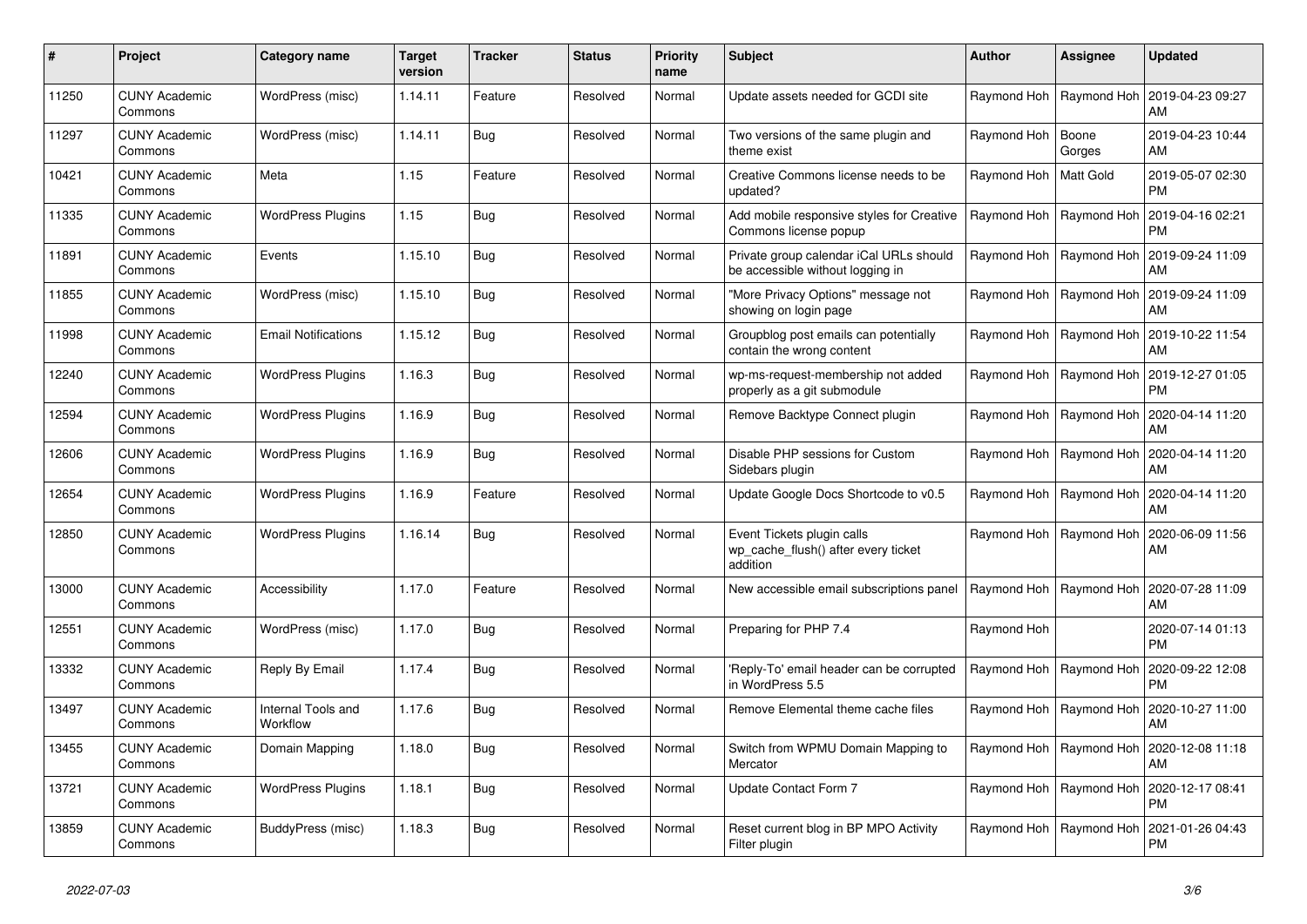| $\pmb{\#}$ | Project                         | Category name             | <b>Target</b><br>version | <b>Tracker</b> | <b>Status</b> | <b>Priority</b><br>name | <b>Subject</b>                                                                                       | <b>Author</b> | Assignee                  | <b>Updated</b>                |
|------------|---------------------------------|---------------------------|--------------------------|----------------|---------------|-------------------------|------------------------------------------------------------------------------------------------------|---------------|---------------------------|-------------------------------|
| 13966      | <b>CUNY Academic</b><br>Commons | Reply By Email            | 1.18.5                   | <b>Bug</b>     | Resolved      | High                    | Replying by email to a trashed or<br>spammed forum topic causes a fatal error                        |               | Raymond Hoh   Raymond Hoh | 2021-02-09 02:32<br><b>PM</b> |
| 14299      | <b>CUNY Academic</b><br>Commons | WordPress (misc)          | 1.18.8                   | Bug            | Resolved      | Normal                  | Remove Site Health scheduled task                                                                    |               | Raymond Hoh   Raymond Hoh | 2021-04-09 06:57<br><b>PM</b> |
| 14704      | <b>CUNY Academic</b><br>Commons | Group Forums              | 1.18.16                  | <b>Bug</b>     | Resolved      | Normal                  | Additional bbPress fixes                                                                             |               | Raymond Hoh   Raymond Hoh | 2021-08-10 11:16<br>AM        |
| 14749      | <b>CUNY Academic</b><br>Commons | DiRT Integration          | 1.18.18                  | Bug            | Resolved      | Normal                  | 'Digital Research Tools" adminbar item<br>should not show when logged out                            |               | Raymond Hoh   Raymond Hoh | 2021-09-07 11:51<br>AM        |
| 14223      | <b>CUNY Academic</b><br>Commons | BuddyPress (misc)         | 1.18.19                  | <b>Bug</b>     | Resolved      | Normal                  | Non-public site visibility change should<br>update all related site activity visibility to<br>hidden |               | Raymond Hoh   Raymond Hoh | 2021-10-05 02:03<br><b>PM</b> |
| 15029      | <b>CUNY Academic</b><br>Commons | Social Paper              | 1.18.24                  | <b>Bug</b>     | Resolved      | Normal                  | Social papers with post passwords should<br>not record 'new cacsp edit' activity items               |               | Raymond Hoh   Raymond Hoh | 2021-12-02 04:15<br><b>PM</b> |
| 14945      | <b>CUNY Academic</b><br>Commons | Home Page                 | 1.19.0                   | Bug            | Resolved      | Normal                  | Fix News page display after new header<br>and footer                                                 |               | Raymond Hoh   Raymond Hoh | 2022-01-04 11:20<br>AM        |
| 14909      | <b>CUNY Academic</b><br>Commons | Performance               | 1.19.0                   | <b>Bug</b>     | Resolved      | Normal                  | Reducing DB queries and asset loading<br>on the main site                                            |               | Raymond Hoh   Raymond Hoh | 2022-01-04 10:30<br>AM        |
| 15127      | <b>CUNY Academic</b><br>Commons | Accessibility             | 1.19.1                   | <b>Bug</b>     | Resolved      | Normal                  | Homepage accessibility enhancements                                                                  |               | Raymond Hoh   Raymond Hoh | 2022-01-11 04:41<br><b>PM</b> |
| 15175      | <b>CUNY Academic</b><br>Commons | BuddyPress (misc)         | 1.19.1                   | <b>Bug</b>     | Resolved      | Normal                  | "Load More" button not working correctly<br>on a user's "Commons Profile > Activity"<br>page         |               | Raymond Hoh   Raymond Hoh | 2022-01-11 04:41<br><b>PM</b> |
| 15145      | <b>CUNY Academic</b><br>Commons | Layout                    | 1.19.1                   | <b>Bug</b>     | Resolved      | Normal                  | Sitewide footer navigation shows all<br>sub-menu items instead of just primary<br>ones               |               | Raymond Hoh   Raymond Hoh | 2022-01-04 08:09<br><b>PM</b> |
| 15144      | <b>CUNY Academic</b><br>Commons | Performance               | 1.19.1                   | <b>Bug</b>     | Resolved      | Normal                  | Move logged-in user checks for bbPress<br>BP Notification Grabber later down the<br>page             |               | Raymond Hoh   Raymond Hoh | 2022-01-11 04:41<br><b>PM</b> |
| 15215      | <b>CUNY Academic</b><br>Commons | BuddyPress (misc)         | 1.19.2                   | <b>Bug</b>     | Resolved      | Normal                  | bbPress adds 'no-js' body CSS class, but<br>doesn't remove the class on all pages                    |               | Raymond Hoh   Raymond Hoh | 2022-01-25 11:33<br>AM        |
| 15216      | <b>CUNY Academic</b><br>Commons | BuddyPress (misc)         | 1.19.2                   | <b>Bug</b>     | Resolved      | Normal                  | Blog posts and comments from private<br>sites shouldn't be visible in sitewide<br>activity stream    |               | Raymond Hoh   Raymond Hoh | 2022-01-25 11:33<br>AM        |
| 15213      | <b>CUNY Academic</b><br>Commons | Layout                    | 1.19.2                   | Bug            | Resolved      | Normal                  | Layout for some group interior pages not<br>floating to the right                                    |               | Raymond Hoh   Raymond Hoh | 2022-01-24 06:59<br><b>PM</b> |
| 15254      | <b>CUNY Academic</b><br>Commons | <b>WordPress Plugins</b>  | 1.19.3                   | <b>Bug</b>     | Resolved      | Normal                  | Event Tickets plugin can create new user<br>accounts and bypass BuddyPress<br>registration           |               | Raymond Hoh   Raymond Hoh | 2022-02-08 02:38<br><b>PM</b> |
| 15408      | <b>CUNY Academic</b><br>Commons | <b>Blogs (BuddyPress)</b> | 1.19.5                   | Bug            | Resolved      | High                    | Pagination broken on Sites Directory                                                                 |               | Raymond Hoh   Raymond Hoh | 2022-02-22 12:48<br><b>PM</b> |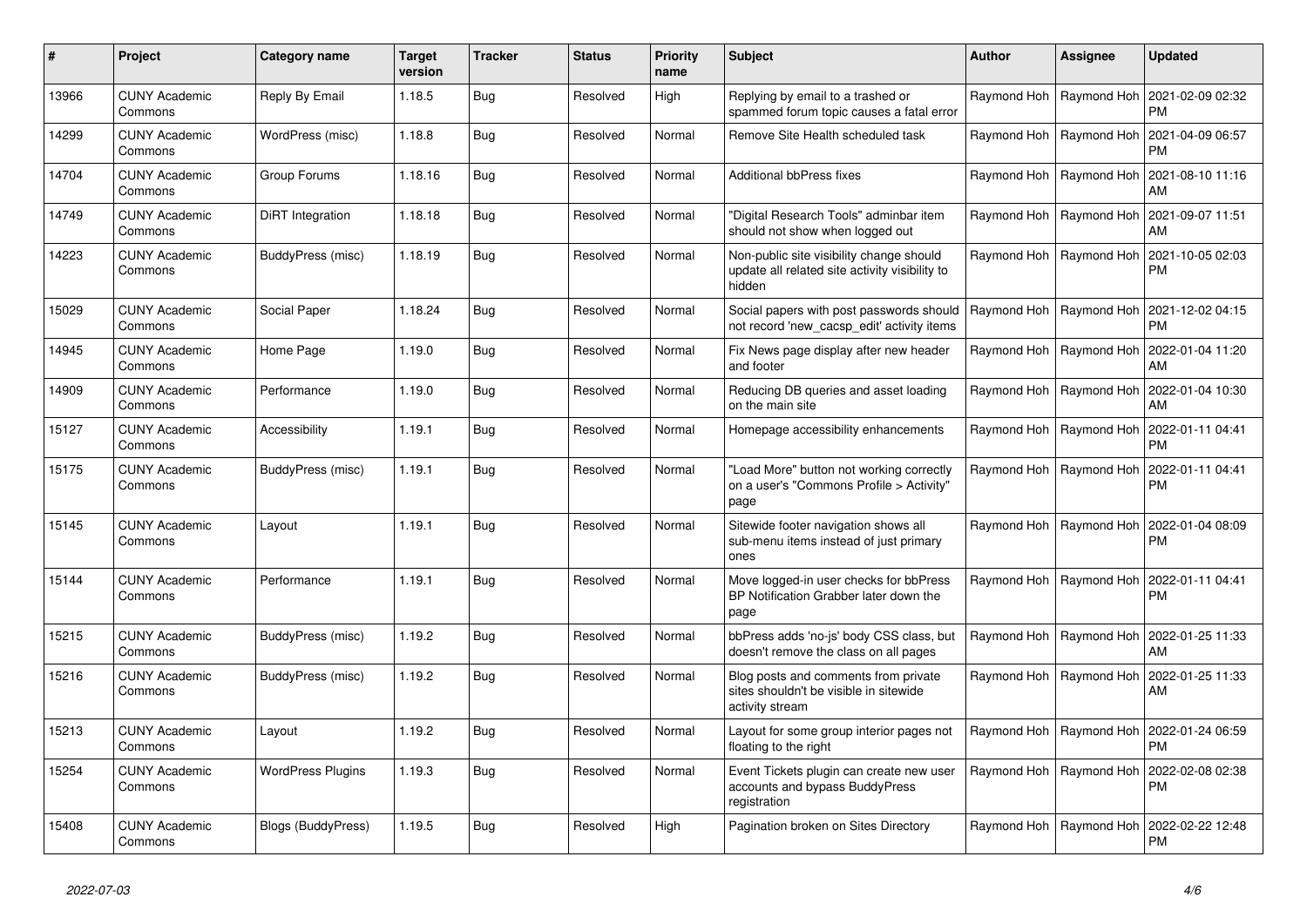| #     | <b>Project</b>                  | Category name            | <b>Target</b><br>version | <b>Tracker</b> | <b>Status</b> | <b>Priority</b><br>name | <b>Subject</b>                                                                        | Author                    | Assignee                  | <b>Updated</b>                |
|-------|---------------------------------|--------------------------|--------------------------|----------------|---------------|-------------------------|---------------------------------------------------------------------------------------|---------------------------|---------------------------|-------------------------------|
| 15480 | <b>CUNY Academic</b><br>Commons | Home Page                | 1.19.5                   | Bug            | Resolved      | Normal                  | Ensure homepage caches are cleared<br>when blog posts are published on other<br>sites | Raymond Hoh               | Raymond Hoh               | 2022-03-08 12:26<br><b>PM</b> |
| 15369 | <b>CUNY Academic</b><br>Commons | Blogs (BuddyPress)       | 2.0.0                    | Design/UX      | Resolved      | Normal                  | "Add Site Icon" overlay on Sites Directory<br>page                                    |                           | Raymond Hoh   Raymond Hoh | 2022-05-26 11:36<br>AM        |
| 15677 | <b>CUNY Academic</b><br>Commons | BuddyPress (misc)        | 2.0.0                    | Bug            | Resolved      | Normal                  | Duplicate email template posts are being<br>created during a BuddyPress upgrade       |                           | Raymond Hoh   Raymond Hoh | 2022-05-26 11:36<br>AM        |
| 15700 | <b>CUNY Academic</b><br>Commons | WordPress (misc)         | 2.0.0                    | Feature        | Resolved      | Normal                  | Add leave site functionality to "Dashboard<br>> My Sites" in admin area               | Raymond Hoh               | Raymond Hoh               | 2022-05-26 11:36<br>AM        |
| 16296 | <b>CUNY Academic</b><br>Commons | Home Page                | 2.0.2                    | Bug            | Resolved      | Normal                  | 'Visit Profile" link on Member Directory<br>page doesn't work properly                |                           | Raymond Hoh   Raymond Hoh | 2022-06-29 11:31<br>AM        |
| 16313 | <b>CUNY Academic</b><br>Commons | Social Paper             | 2.0.2                    | Bug            | Resolved      | Normal                  | "My Papers" admin nav should be<br>removed for users without any papers               |                           | Raymond Hoh   Raymond Hoh | 2022-06-29 11:31<br>AM        |
| 16319 | <b>CUNY Academic</b><br>Commons | <b>WordPress Plugins</b> | 2.0.3                    | Bug            | <b>New</b>    | Normal                  | Request for Events Calendar Pro 5.14.2<br>update                                      | Raymond Hoh               | Raymond Hoh               | 2022-07-01 04:16<br><b>PM</b> |
| 11013 | <b>NYCDH Community</b><br>Site  |                          |                          | Bug            | Resolved      | Normal                  | Convert subdomain install to subdirectory<br>install                                  |                           | Raymond Hoh   Raymond Hoh | 2019-05-21 11:07<br>AM        |
| 12827 | <b>NYCDH Community</b><br>Site  |                          |                          | Maintenance    | Resolved      | Normal                  | Events Calendar Pro and Filter Bar plugin<br>update                                   | Raymond Hoh               | Jesse<br>Merandy          | 2020-05-20 03:33<br><b>PM</b> |
| 13614 | <b>NYCDH Community</b><br>Site  |                          |                          | Maintenance    | Duplicate     | Normal                  | New version of Avada                                                                  | Raymond Hoh               | Jesse<br>Merandy          | 2021-01-22 02:24<br><b>PM</b> |
| 14908 | <b>CUNY Academic</b><br>Commons | Performance              |                          | <b>Bug</b>     | New           | Normal                  | Stale object cache on cdev                                                            | Raymond Hoh               | Boone<br>Gorges           | 2021-12-07 09:45<br>AM        |
| 16177 | <b>CUNY Academic</b><br>Commons | Reply By Email           |                          | <b>Bug</b>     | New           | Normal                  | Switch to Inbound mode for RBE                                                        | Raymond Hoh               | Raymond Hoh               | 2022-05-30 04:32<br><b>PM</b> |
| 16255 | <b>CUNY Academic</b><br>Commons | WordPress (misc)         |                          | Bug            | <b>New</b>    | Normal                  | Need to define 'MULTISITE' constant in<br>wp-config.php                               | Raymond Hoh               |                           | 2022-06-19 09:31<br>AM        |
| 11243 | <b>CUNY Academic</b><br>Commons | BuddyPress (misc)        | Future<br>release        | Bua            | <b>New</b>    | Normal                  | Audit bp-custom.php                                                                   | Raymond Hoh               | Raymond Hoh               | 2022-04-26 11:59<br>AM        |
| 14496 | <b>CUNY Academic</b><br>Commons | Domain Mapping           | Future<br>release        | Bug            | New           | Normal                  | Mapped domain SSO uses third-party<br>cookies                                         |                           | Raymond Hoh   Raymond Hoh | 2021-05-24 04:03<br><b>PM</b> |
| 3691  | <b>CUNY Academic</b><br>Commons | <b>WordPress Plugins</b> | Future<br>release        | Bug            | <b>New</b>    | Normal                  | WPMU Domain Mapping Debugging on<br>cdev                                              | Raymond Hoh   Matt Gold   |                           | 2014-12-12 09:04<br>AM        |
| 3939  | <b>CUNY Academic</b><br>Commons | <b>WordPress Plugins</b> | Future<br>release        | Bug            | Hold          | Normal                  | Activity stream support for Co-Authors<br>Plus plugin                                 |                           | Raymond Hoh   Raymond Hoh | 2015-11-09 06:13<br><b>PM</b> |
| 14276 | <b>CUNY Academic</b><br>Commons | Cavalcade                | Not tracked              | Bug            | Deferred      | Normal                  | Increase number of workers in Cavalcade                                               | Raymond Hoh   Raymond Hoh |                           | 2021-11-16 02:34<br><b>PM</b> |
| 9639  | <b>CUNY Academic</b><br>Commons | commonsinabox.org        | Not tracked   Bug        |                | Resolved      | Normal                  | Users having problems posting to the<br>forums                                        | Raymond Hoh               | Boone<br>Gorges           | 2018-04-20 11:37<br>AM        |